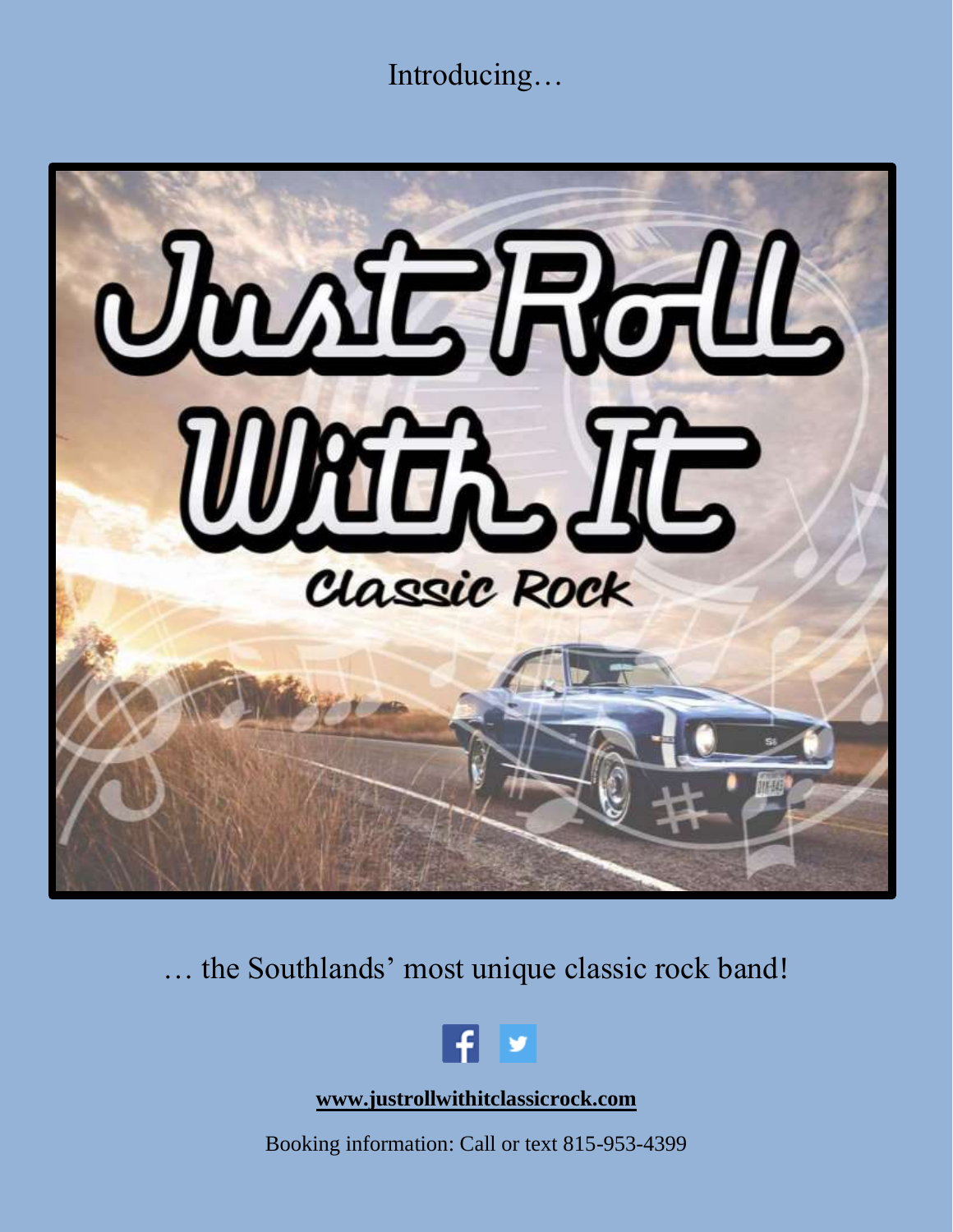"JUST ROLL WITH IT!" rocks the Southlands with outstanding lead vocals, saxophone & flute, keyboards, guitar, bass, drums

Experienced, mature, professional musicians

Wide variety of music: 60's through 90's, rock hits of the new millennium, holiday and original music; suitable for all ages

Professional, experienced sound & light technician our sound and light systems are adaptable for small and large indoor and outdoor venues

Available for clubs, festivals, corporate events, wedding receptions, private parties, fundraising events, and more

Top quality performance at reasonable rates

2018 S' CHOICE We will travel to your event



**[www.justrollwithitclassicrock.com](http://www.justrollwithitclassicrock.com/)**

Booking information: Call or text 815-953-4399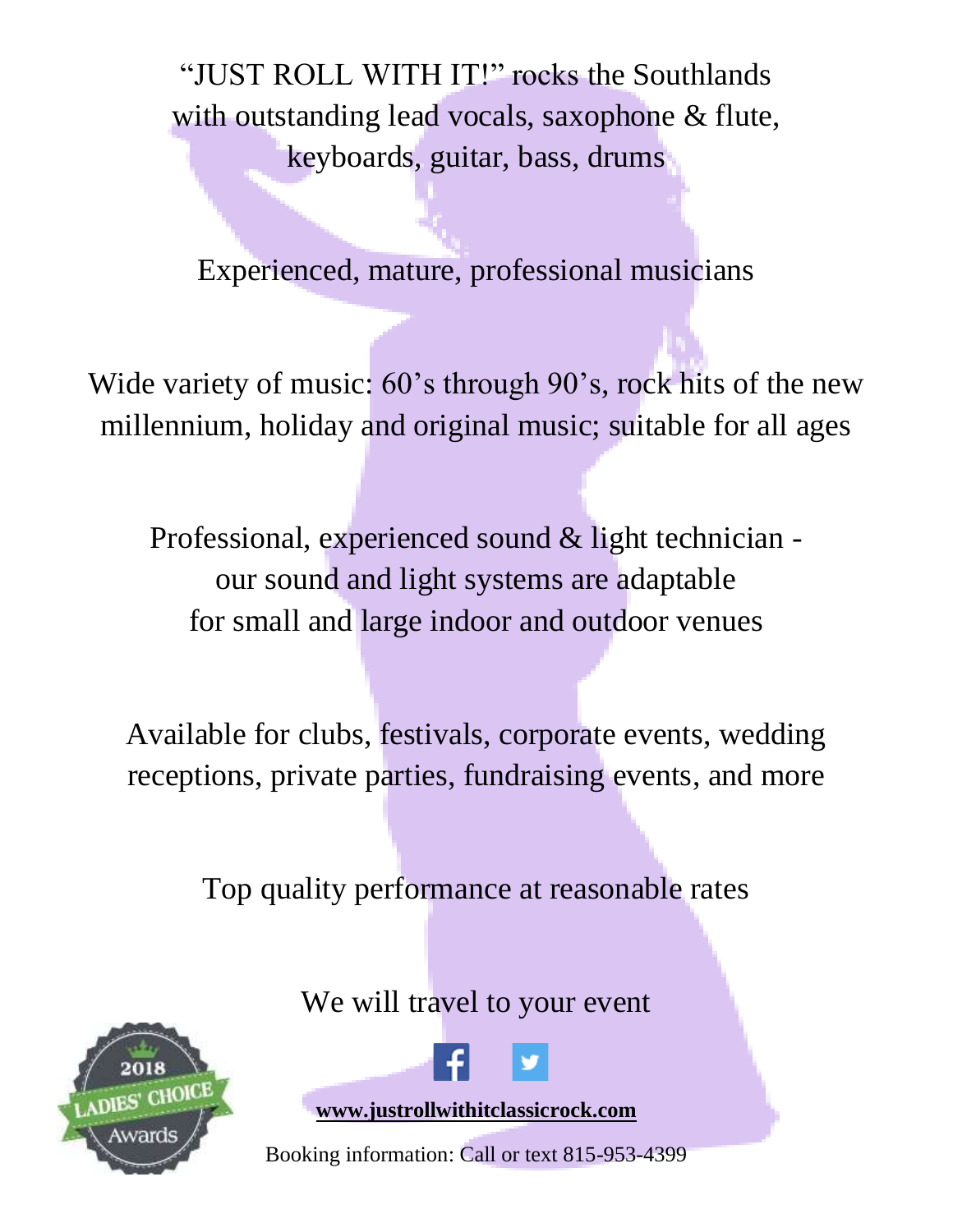## **"JUST ROLL WITH IT!"**

**plays your favorite music**

**from the 60's, 70's, 80's, & 90's,**

**plus rock hits of the new millennium & original music!**



Booking information: Call or text 815-953-4399

### **[www.justrollwithitclassicrock.com](http://www.justrollwithitclassicrock.com/)**



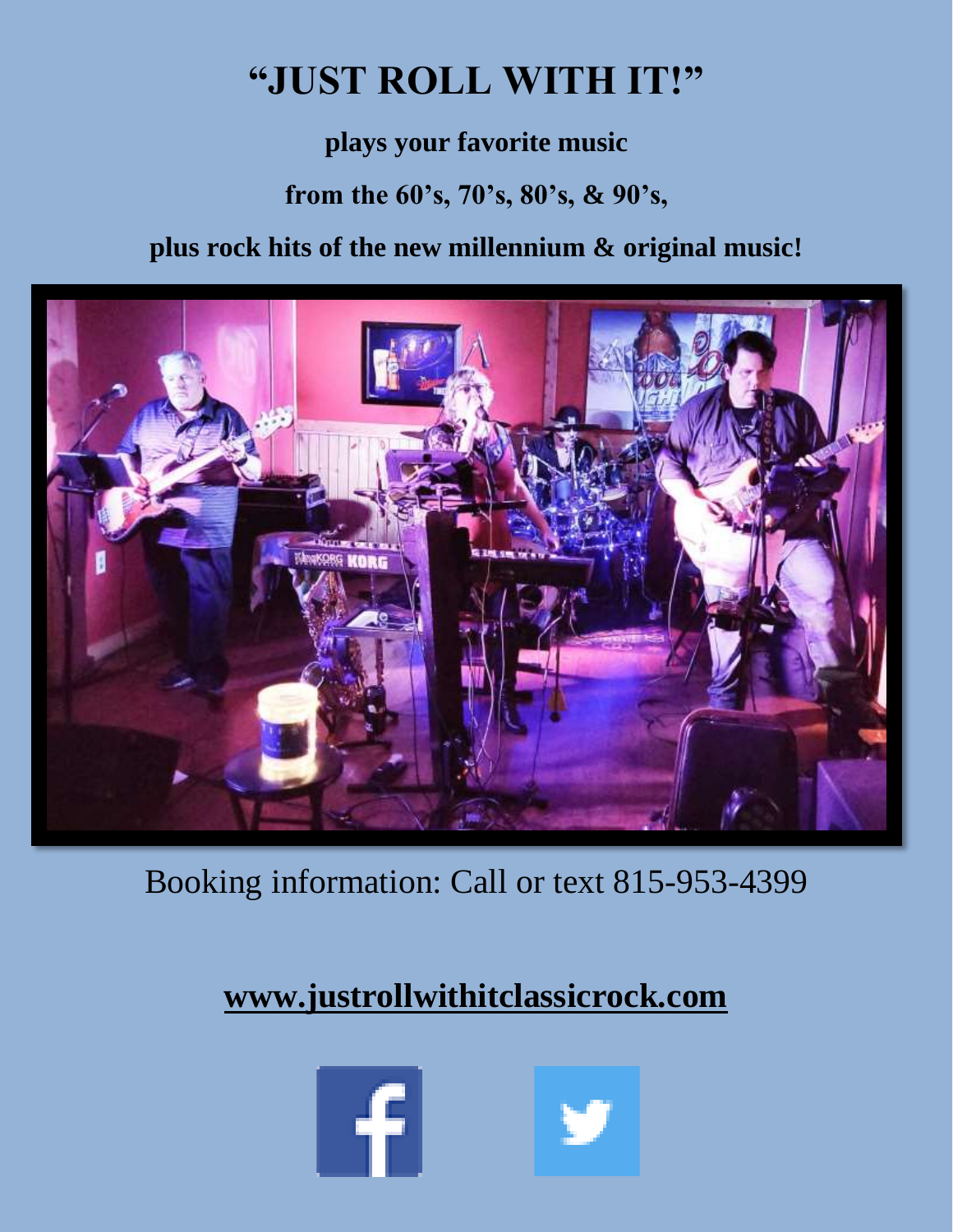#### **JUST ROLL WITH IT! performs the music of***:*

**AC/DC Adele Allman Brothers Average White Band Bad Finger Beatles Pat Benatar Blind Melon Blondie Blues Brothers B.T.O. Cars Tracy Chapman Chicago Eric Clapton Clash Collective Soul Cranberries Cream Sheryl Crow Cure Deep Purple Doors Eagles Fleetwood Mac John Fogerty Four Non-Blondes**

**Garbage Georgia Satellites Gin Blossoms Godsmack Grand Funk Heart Hollies Chris Isaak Janis Joplin Jefferson Airplane Jethro Tull Jewel Jimmy Eat World Joan Jett Journey Kid Rock Elle King KISS Led Zeppelin Lynyrd Skynrd Marshall Tucker Band John Mellencamp Eddie Money Monkees Alannis Morrisette Tom Petty Pink Pink Floyd**

**Queen**

**Rolling Stones Romantics Linda Ronstadt Scorpions Bob Seeger Kenny Wayne Shepard Smashmouth REO Speedwagon Bruce Springsteen Chris Stapleton Stray Cats Talking Heads George Thorogood Three Doors Down T Rex K.T. Tunstall U2 Joe Walsh Edgar Winter Steve Winwood ZZ Top Warren Zevon HOLIDAY MUSIC and** 

**AND ORIGINALS!**

*(Have a special song request for your event? Let us know and we'll learn it!)*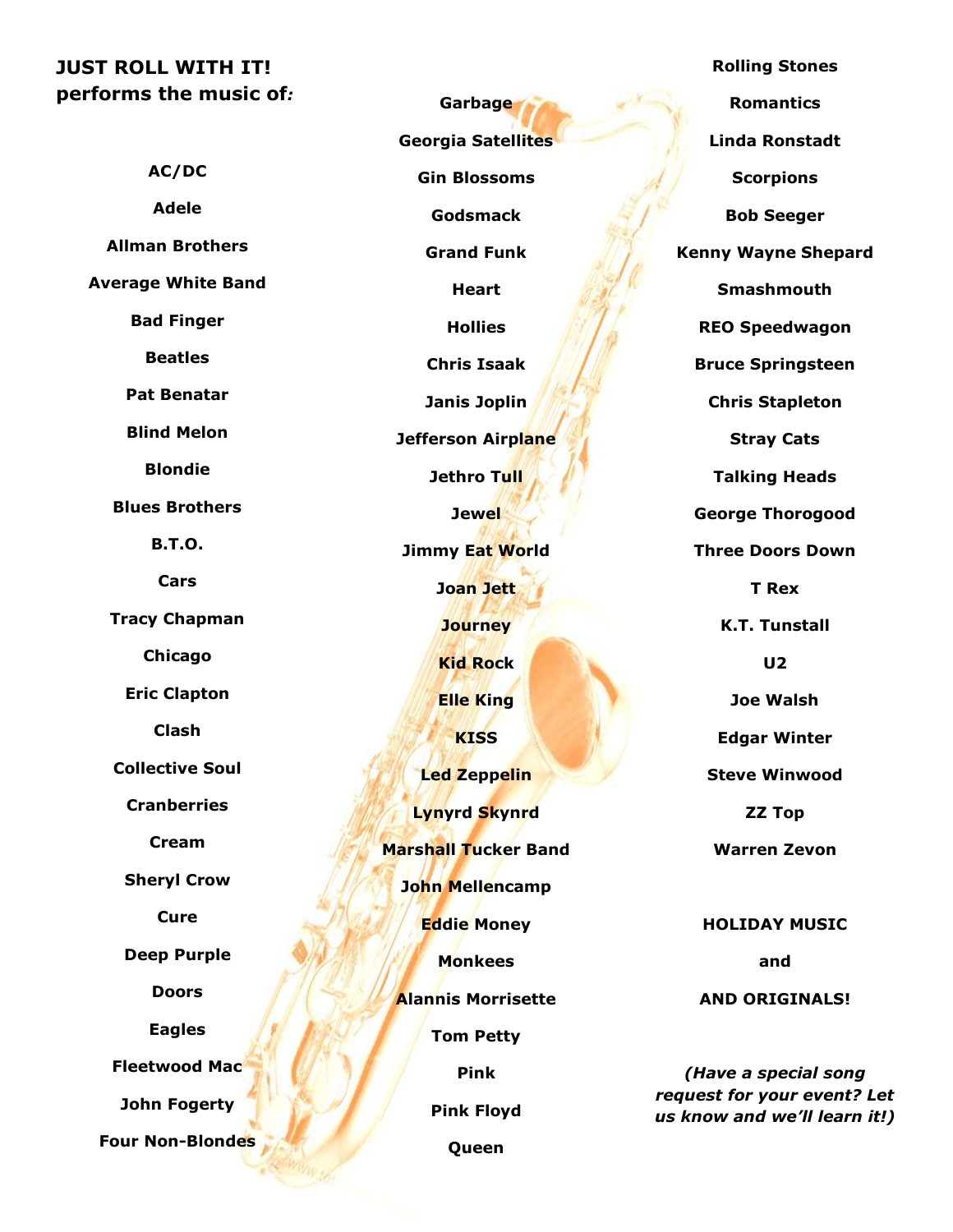# Meet The Band



 **ROBB BURGESS Guitars & Vocals** 



 **LORI BUCKMAN Saxophones, Flute, Keyboard, Vocals**



 **JEFF TROST**

 **Drums & Vocals**



 **BOB COLLINS**

 **Bass & Vocals**